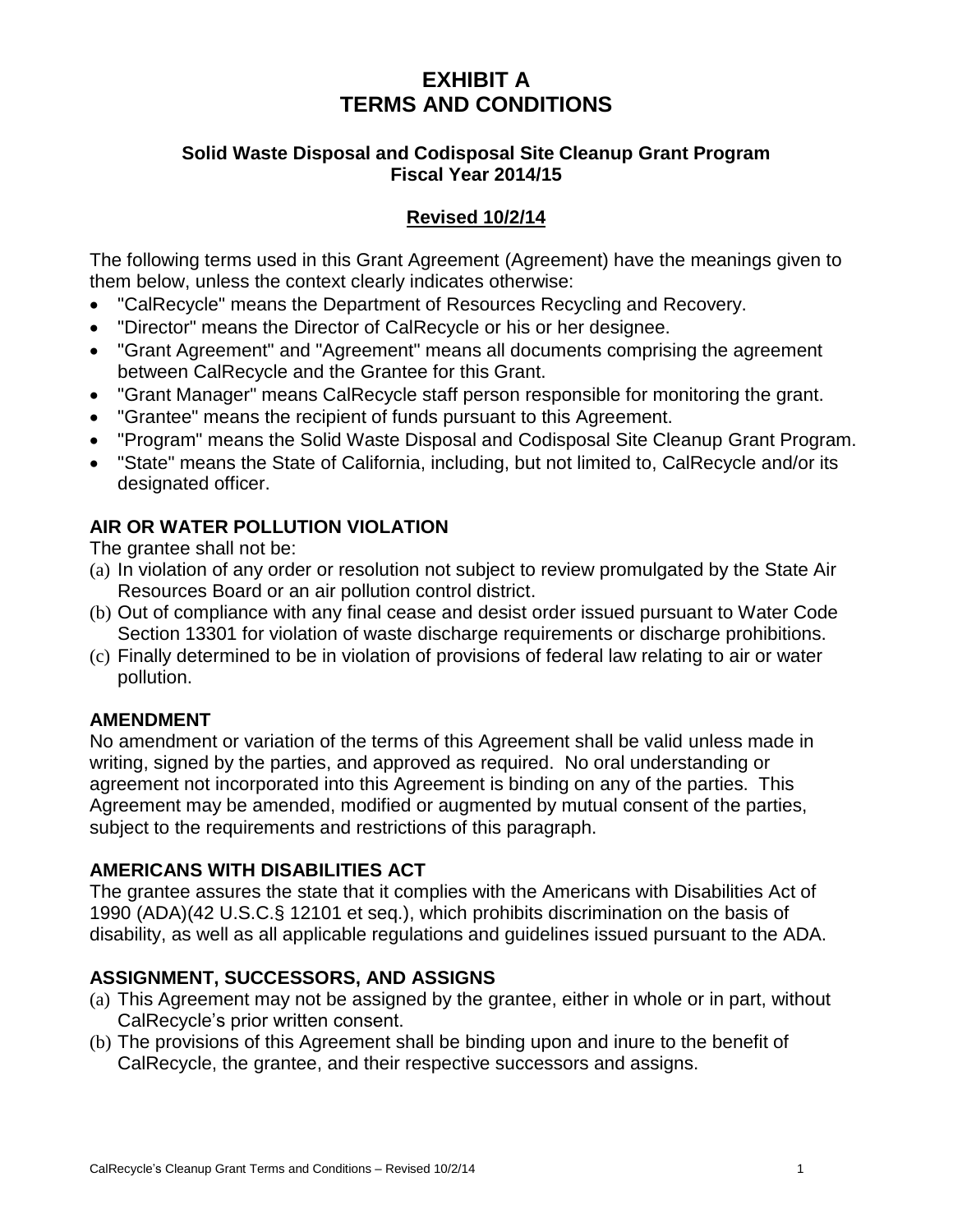#### **AUDIT/RECORDS ACCESS**

The grantee agrees that CalRecycle, the Department of Finance, the Bureau of State Audits, or their designated representative(s) shall have the right to review and to copy any records and supporting documentation pertaining to the performance of this Agreement. The grantee agrees to maintain such records for possible audit for a minimum of three (3) years after final payment date or grant term end date, whichever is later, unless a longer period of records retention is stipulated, or until completion of any action and resolution of all issues which may arise as a result of any litigation, dispute, or audit, whichever is later. The grantee agrees to allow the designated representative(s) access to such records during normal business hours and to allow interviews of any employees who might reasonably have information related to such records. Further, the grantee agrees to include a similar right of the state to audit records and interview staff in any contract or subcontract related to performance of this Agreement.

[It may be helpful to share the Terms and Conditions and Procedures and Requirements with your finance department, contractors and subcontractors. Examples of audit documentation include, but are not limited to: expenditure ledger, payroll register entries and time sheets, personnel expenditure summary form, travel expense log, paid warrants, contracts, change orders, invoices, and/or cancelled checks.]

## **AUTHORIZED REPRESENTATIVE**

The grantee shall continuously maintain a representative vested with signature authority authorized to work with CalRecycle on all grant-related issues. The grantee shall, at all times, keep the Grant Manager informed as to the identity and contact information of the authorized representative.

## **AVAILABILITY OF FUNDS**

CalRecycle's obligations under this Agreement are contingent upon and subject to the availability of funds appropriated for this grant.

## **BANKRUPTCY/DECLARATION OF FISCAL EMERGENCY NOTIFICATION**

If the grantee files for protection under Chapter 9 of the U.S. Bankruptcy Code (11 U.S.C. §901 et seq.) or declares a fiscal emergency at any time during the Grant Term, the grantee shall notify CalRecycle within 15 days of such filing or declaration, pursuant to the procedures set forth in the Section entitled "Communications" herein.

## **CHARTER CITIES**

If the grantee is a charter city, a joint powers authority that includes one or more charter cities, or the regional lead for a regional program containing one or more charter cities, the grantee shall not receive any grant funding if such funding is prohibited by Labor Code section 1782. If it is determined that Labor Code section 1782 prohibits funding for the grant project, this Agreement will be terminated and any disbursed grant funds shall be returned to CalRecycle.

## **CHILD SUPPORT COMPLIANCE ACT**

For any agreement in excess of \$100,000, the grantee acknowledges that:

(a) The grantee recognizes the importance of child and family support obligations and shall fully comply with all applicable state and federal laws relating to child and family support enforcement, including, but not limited to, disclosure of information and compliance with earnings assignment orders, as provided in Family Code Section 5200 et seq.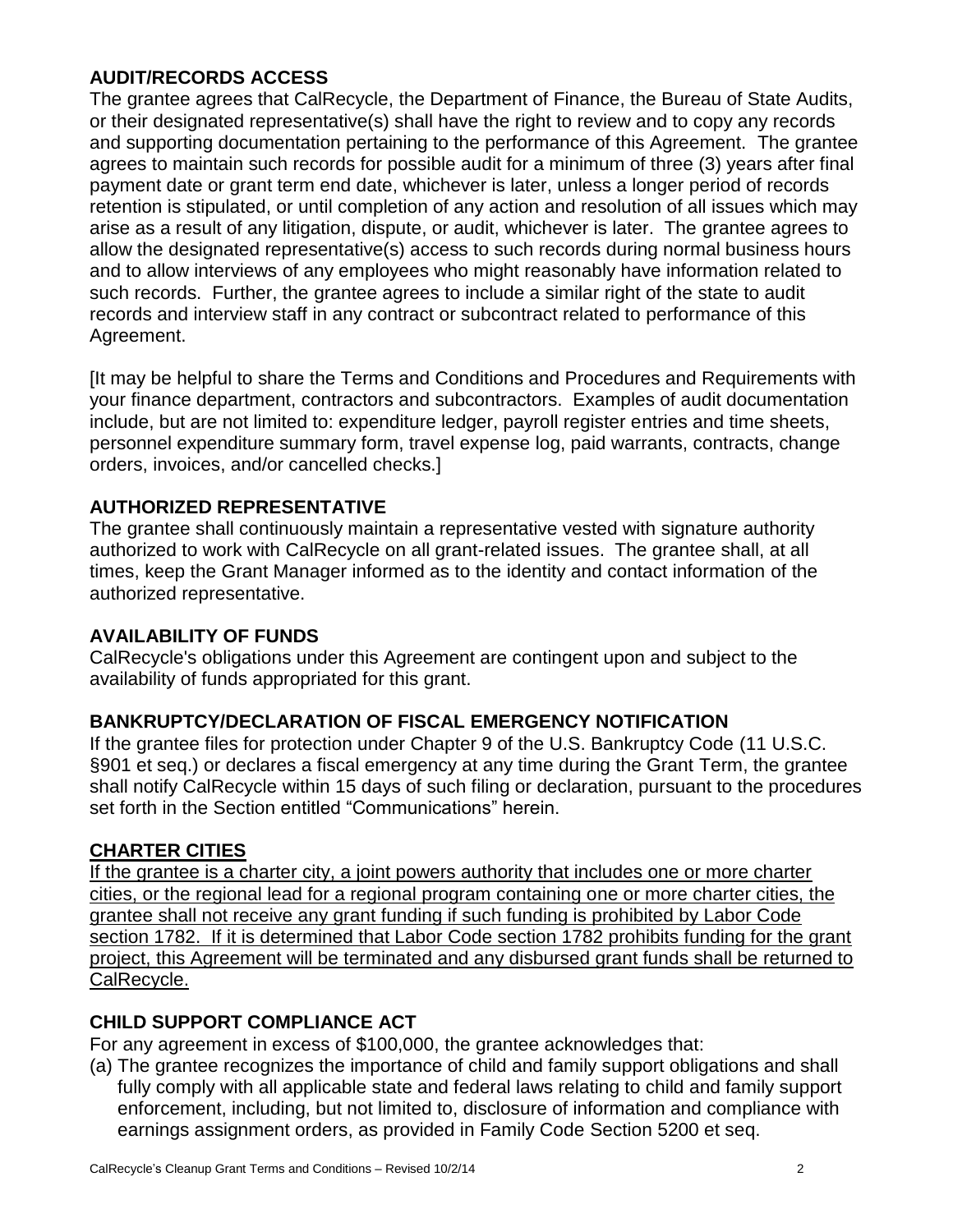(b) The grantee, to the best of its knowledge, is fully complying with the earnings assignment orders of all employees, and is providing the names of all new employees to the New Hire Registry maintained by the California Employment Development Department.

#### **COMMUNICATIONS**

All communications from the grantee to CalRecycle shall be directed to the Grant Manager. All notices, including reports and payment requests, required by this Agreement shall be given in writing by email, letter, or fax to the Grant Manager as identified in the Procedures and Requirements (Exhibit B). If an original document is required, prepaid mail or personal delivery to the Grant Manager is required following the email or fax.

#### **COMPLIANCE**

The grantee shall comply fully with all applicable federal, state, and local laws, ordinances, regulations, and permits. The grantee shall provide evidence, upon request, that all local, state, and/or federal permits, licenses, registrations, and approvals have been secured for the purposes for which grant funds are to be expended. The grantee shall maintain compliance with such requirements throughout the Grant Term. The grantee shall ensure that the requirements of the California Environmental Quality Act are met for any approvals or other requirements necessary to carry out the terms of this Agreement. The grantee shall ensure that all of grantee's contractors and subcontractors have all local, state, and/or federal permits, licenses, registrations, certifications, and approvals required to perform the work for which they are hired. Any deviation from the requirements of this section shall result in nonpayment of grant funds.

#### **CONFLICT OF INTEREST**

The grantee needs to be aware of the following provisions regarding current or former state employees. If the grantee has any questions on the status of any person rendering services or involved with this Agreement, CalRecycle must be contacted immediately for clarification.

Current State Employees (Pub. Contract Code, § 10410):

- (a) No officer or employee shall engage in any employment, activity, or enterprise from which the officer or employee receives compensation or has a financial interest and which is sponsored or funded by any state agency, unless the employment, activity, or enterprise is required as a condition of regular state employment.
- (b) No officer or employee shall contract on his or her own behalf as an independent contractor with any state agency to provide goods or services.

Former State Employees (Pub. Contract Code, § 10411):

- (a) For the two-year period from the date he or she left state employment, no former state officer or employee may enter into a contract in which he or she engaged in any of the negotiations, transactions, planning, arrangements or any part of the decision-making process relevant to the contract while employed in any capacity by any state agency.
- (b) For the twelve-month period from the date he or she left state employment, no former state officer or employee may enter into a contract with any state agency if he or she was employed by that state agency in a policy-making position in the same general subject area as the proposed contract within the twelve month period prior to his or her leaving state service.

If the grantee violates any provisions of above paragraphs, such action by the grantee shall render this Agreement void. (Pub. Contract Code, § 10420).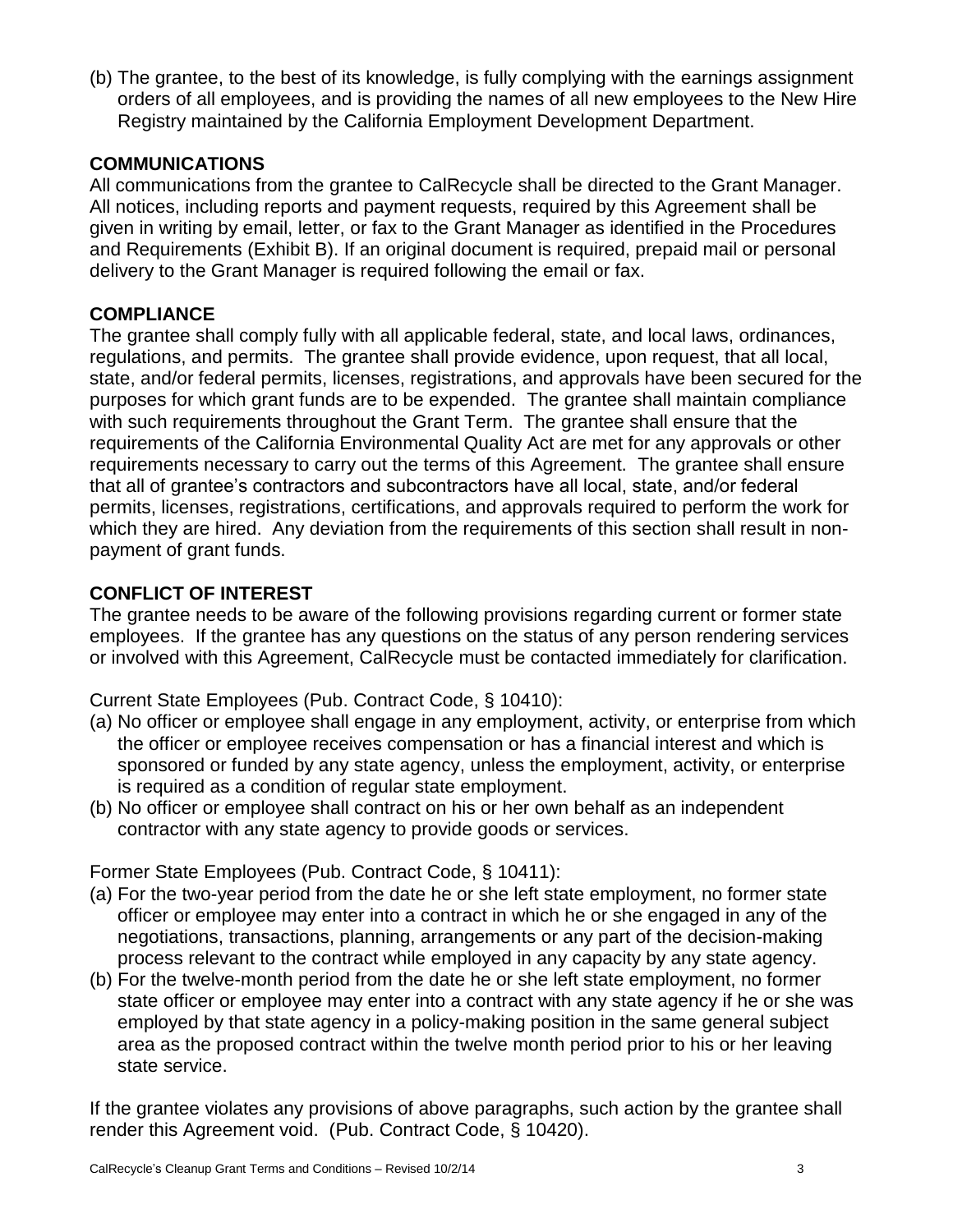## **CONTRACTORS/SUBCONTRACTORS**

The grantee will be entitled to make use of its own staff and such contractors and subcontractors as are mutually acceptable to the grantee and CalRecycle. Any change in contractors or subcontractors must be mutually acceptable to the parties. Immediately upon termination of any such contract or subcontract, the grantee shall notify the Grant Manager.

Nothing contained in this Agreement or otherwise, shall create any contractual relation between CalRecycle and any contractors or subcontractors of grantee, and no agreement with contractors or subcontractors shall relieve the grantee of its responsibilities and obligations hereunder. The grantee agrees to be as fully responsible to CalRecycle for the acts and omissions of its contractors and subcontractors and of persons either directly or indirectly employed by any of them as it is for the acts and omissions of persons directly employed by the grantee. The grantee's obligation to pay its contractors and subcontractors is an independent obligation from CalRecycle's obligation to make payments to the grantee. As a result, CalRecycle shall have no obligation to pay or to enforce the payment of any moneys to any contractor or subcontractor.

## **COPYRIGHTS**

Grantee retains title to any copyrights or copyrightable material produced pursuant to this Agreement. Grantee hereby grants to CalRecycle a royalty-free, nonexclusive, transferable, world-wide license to reproduce, translate, and distribute copies of any and all copyrightable materials produced pursuant this Agreement, for nonprofit, non-commercial purposes, and to have or permit others to do so on CalRecycle's behalf. Grantee is responsible for obtaining any necessary licenses, permissions, releases or authorizations to use text, images, or other materials owned, copyrighted, or trademarked by third parties and for extending such licenses, permissions, releases, or authorizations to CalRecycle pursuant to this section.

## **CORPORATION QUALIFIED TO DO BUSINESS IN CALIFORNIA**

When work under this Agreement is to be performed in California by a corporation, the corporation shall be in good standing and currently qualified to do business in the State. "Doing business" is defined in Revenue and Taxation Code Section 23101 as actively engaging in any transaction for the purpose of financial or pecuniary gain or profit.

## **DISCHARGE OF GRANT OBLIGATIONS**

The grantee's obligations under this Agreement shall be deemed discharged only upon acceptance of the final report by CalRecycle. If the grantee is a non-profit entity, the grantee's Board of Directors shall accept and certify as accurate the final report prior to its submission to CalRecycle.

## **DISCLAIMER OF WARRANTY**

CalRecycle makes no warranties, express or implied, including without limitation, the implied warranties of merchantability and fitness for a particular purpose, regarding the materials, equipment, services or products purchased, used, obtained and/or produced with funds awarded under this Agreement, whether such materials, equipment, services or products are purchased, used, obtained and/or produced alone or in combination with other materials, equipment, services or products. No CalRecycle employees or agents have any right or authority to make any other representation, warranty or promise with respect to any materials, equipment, services or products, purchased, used, obtained, or produced with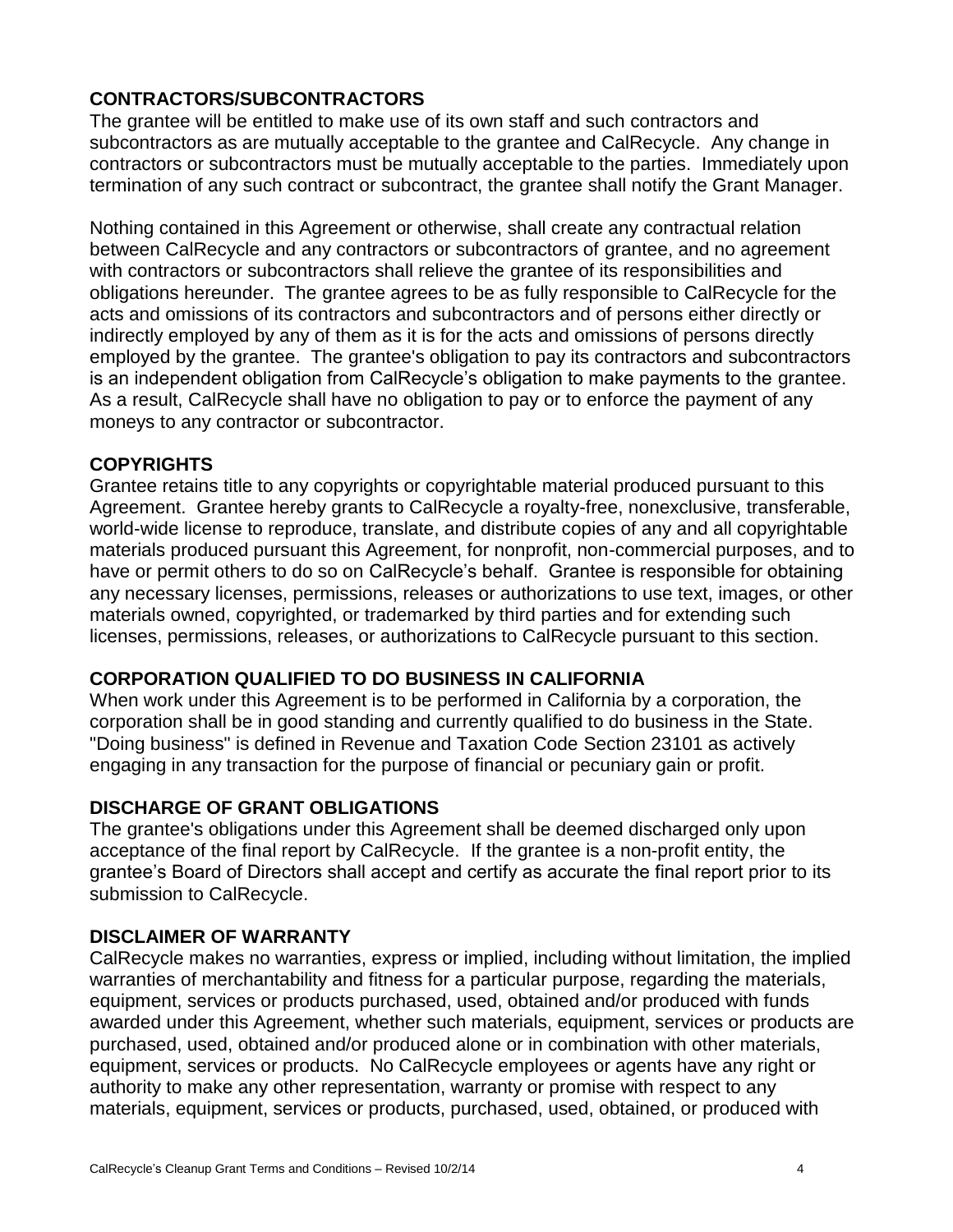grant funds. In no event shall CalRecycle be liable for special, incidental or consequential damages arising from the use, sale or distribution of any materials, equipment, services or products purchased or produced with grant funds awarded under this Agreement.

#### **DISCRETIONARY TERMINATION**

The Director shall have the right to terminate this Agreement at his or her sole discretion at any time upon 30 days written notice to the grantee. Within 45 days of receipt of written notice, grantee is required to:

- (a) Submit a final written report describing all work performed by the grantee.
- (b) Submit an accounting of all grant funds expended up to and including the date of termination.
- (c) Reimburse CalRecycle for any unspent funds.

## **DISPUTES**

In the event of a dispute regarding performance under this Agreement or interpretation of requirements contained therein, the grantee may, in addition to any other remedies that may be available, provide written notice of the particulars of such dispute to the Branch Chief of Financial Resources Management Branch, Department of Resources Recycling and Recovery, PO Box 4025, Sacramento, CA 95812-4025. Such written notice must contain the grant number.

Unless otherwise instructed by the Grant Manager, the grantee shall continue with its responsibilities under this Agreement during any dispute.

## **DRUG-FREE WORKPLACE CERTIFICATION**

The person signing this Agreement on behalf of the grantee certifies under penalty of perjury under the laws of California, that the grantee will comply with the requirements of the Drug-Free Workplace Act of 1990 (Gov. Code, § 8350 et seq.) and will provide a drug-free workplace by taking the following actions:

- (a) Publish a statement notifying employees that unlawful manufacture, distribution, dispensation, possession or use of a controlled substance is prohibited and specifying actions that will be taken against employees for violations.
- (b) Establish a drug-free awareness program to inform employees about all of the following: (1) The dangers of drug abuse in the workplace.
	- (2) The grantee's policy of maintaining a drug-free workplace.
	- (3) Any available counseling, rehabilitation, and employee assistance programs.
	- (4) Penalties that may be imposed upon employees for drug abuse violations.
- (c) Require that each employee who works on the grant:
	- (1) Receive a copy of the drug-free policy statement of the grantee.
	- (2) Agrees to abide by the terms of such statement as a condition of employment on the grant.

Failure to comply with these requirements may result in suspension of payments under the Agreement or termination of the Agreement or both and grantee may be ineligible for award of any future state agreements if CalRecycle determines that the grantee has made a false certification, or violated the certification by failing to carry out the requirements as noted above.

## **EFFECTIVENESS OF AGREEMENT**

This Agreement is of no force or effect until signed by both parties.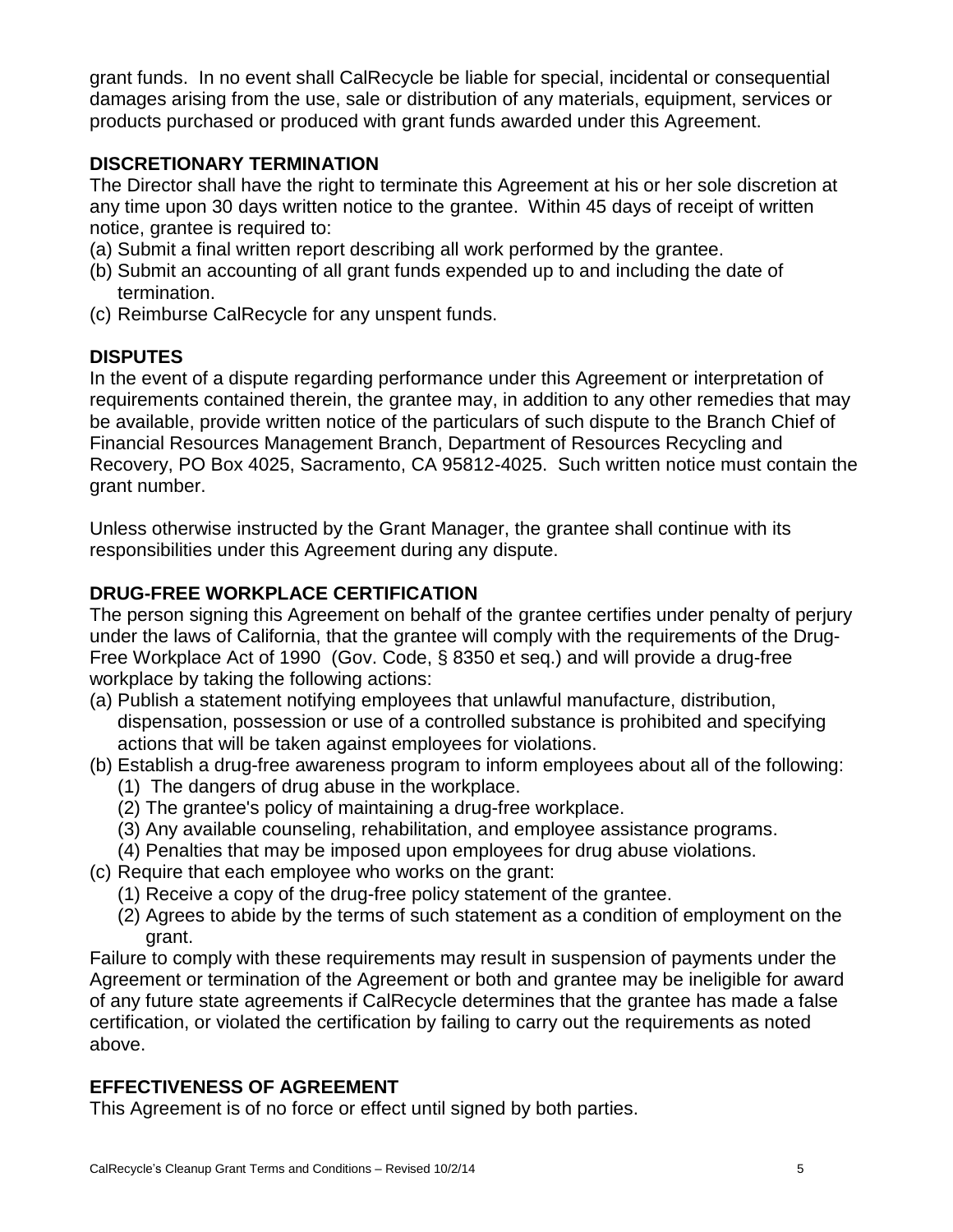#### **ENTIRE AGREEMENT**

This Agreement supersedes all prior agreements, oral or written, made with respect to the subject hereof and, together with all attachments hereto, contains the entire agreement of the parties.

#### **ENVIRONMENTAL JUSTICE**

In the performance of this Agreement, the grantee shall conduct its programs, policies, and activities that substantially affect human health or the environment in a manner that ensures the fair treatment of people of all races, cultures, and income levels, including minority populations and low-income populations of the state.

#### **EXPATRIATE CORPORATIONS**

The person signing this Agreement on behalf of the grantee certifies under penalty of perjury under the laws of California, that the grantee is not an expatriate corporation or subsidiary of an expatriate corporation within the meaning of Public Contract Code Sections 10286 and 10286.1, and is eligible to contract with the State of California.

#### **FAILURE TO PERFORM AS REQUIRED BY THIS AGREEMENT**

CalRecycle will benefit from the grantee's full compliance with the terms of this Agreement only by the grantee's:

- (a) Investigation and/or application of technologies, processes, and devices which support reduction, reuse, and/or recycling of wastes.
- (b) Cleanup of the environment.
- (c) Enforcement of solid waste statutes and regulations, as applicable.

Therefore, the grantee shall be in compliance with this Agreement only if the work it performs results in:

- (a) Application of information, a process, usable data or a product which can be used to aid in reduction, reuse, and/or recycling of waste.
- (b) The cleanup of the environment.
- (c) The enforcement of solid waste statutes and regulations, as applicable.

If the Grant Manager determines that the grantee has not complied with the Grant Agreement, the grantee may forfeit the right to reimbursement of any grant funds not already

paid by CalRecycle, including, but not limited to, the 10 percent withhold.

#### **FORCE MAJEURE**

Neither CalRecycle nor the grantee, its contractors, vendors, or subcontractors, if any, shall be responsible hereunder for any delay, default, or nonperformance of this Agreement, to the extent that such delay, default, or nonperformance is caused by an act of God, weather, accident, labor strike, fire, explosion, riot, war, rebellion, sabotage, flood, or other contingencies unforeseen by CalRecycle or the grantee, its contractors, vendors, or subcontractors, and beyond the reasonable control of such party.

#### **FORFEIT OF GRANT FUNDS/REPAYMENT OF FUNDS IMPROPERLY EXPENDED**

If grant funds are not expended, or have not been expended, in accordance with this Agreement, or if real or personal property acquired with grant funds is not being used, or has not been used, for grant purposes in accordance with this Agreement, the Director, at his or her sole discretion, may take appropriate action under this Agreement, at law or in equity, including requiring the grantee to forfeit the unexpended portion of the grant funds, including, but not limited to, the 10 percent withhold, and/or to repay to CalRecycle any funds improperly expended.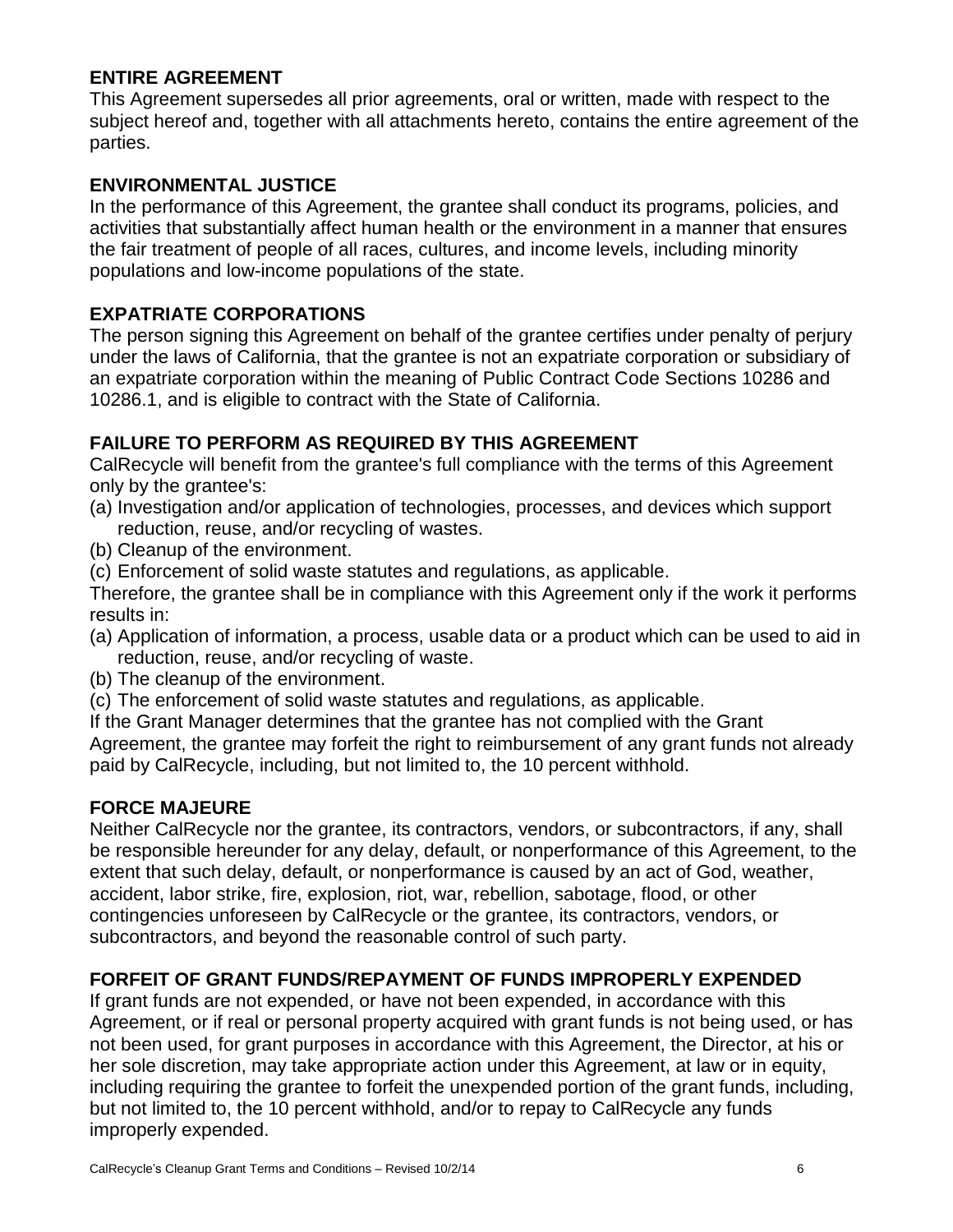#### **GENERALLY ACCEPTED ACCOUNTING PRINCIPLES**

The grantee is required to use Generally Accepted Accounting Principles in documenting all grant expenditures.

#### **GRANT MANAGER**

The Grant Manager's responsibilities include monitoring grant progress, and reviewing and approving Grant Payment Requests and other documents delivered to CalRecycle pursuant to this Agreement. The Grant Manager may monitor grantee performance to ensure that the grantee expends grant funds appropriately and in a manner consistent with the terms and conditions contained herein. The Grant Manager does not have the authority to approve any deviation from or revision to the Terms and Conditions (Exhibit A) or the Procedures and Requirements (Exhibit B), unless such authority is expressly stated in the Procedures and Requirements (Exhibit B).

#### **GRANTEE ACCOUNTABILITY**

The grantee is ultimately responsible and accountable for the manner in which the grant funds are utilized and accounted for and the way the grant is administered, even if the grantee has contracted with another organization, public or private, to administer or operate its grant program. In the event an audit should determine that grant funds are owed to CalRecycle, the grantee is responsible for repayment of the funds to CalRecycle.

## **GRANTEE'S INDEMNIFICATION AND DEFENSE OF THE STATE**

The grantee agrees to indemnify, defend and save harmless the state and CalRecycle, and their officers, agents and employees from any and all claims and losses accruing or resulting to any and all contractors, subcontractors, suppliers, laborers, and any other person, firm or corporation furnishing or supplying work services, materials, or supplies in connection with the performance of this Agreement, and from any and all claims and losses accruing or resulting to any person, firm or corporation who may be injured or damaged by the grantee as a result of the performance of this Agreement.

#### **GRANTEE'S NAME CHANGE**

A written amendment is required to change the grantee's name as listed on this Agreement. Upon receipt of legal documentation of the name change, CalRecycle will process the amendment. Payment of Payment Requests presented with a new name cannot be paid prior to approval of the amendment.

#### **IN CASE OF EMERGENCY**

In the event of an emergency, or where there is an imminent threat to public health and safety or the environment, the grantee may choose, at its own risk, to incur grant-eligible expenses not previously included in the approved Budget, subject to subsequent approval by the Grant Manager of both the Budget change and the need to implement the Budget change on an emergency basis. The grantee shall notify the Grant Manager of the emergency and the Budget change at the earliest possible opportunity. CalRecycle reserves the right to accept or reject the grantee's determination that the circumstances constituted an emergency or a threat to public health and safety or the environment. If the Grant Manager determines that the circumstances did not constitute an emergency or a threat to public health or safety, the Budget change will be disallowed.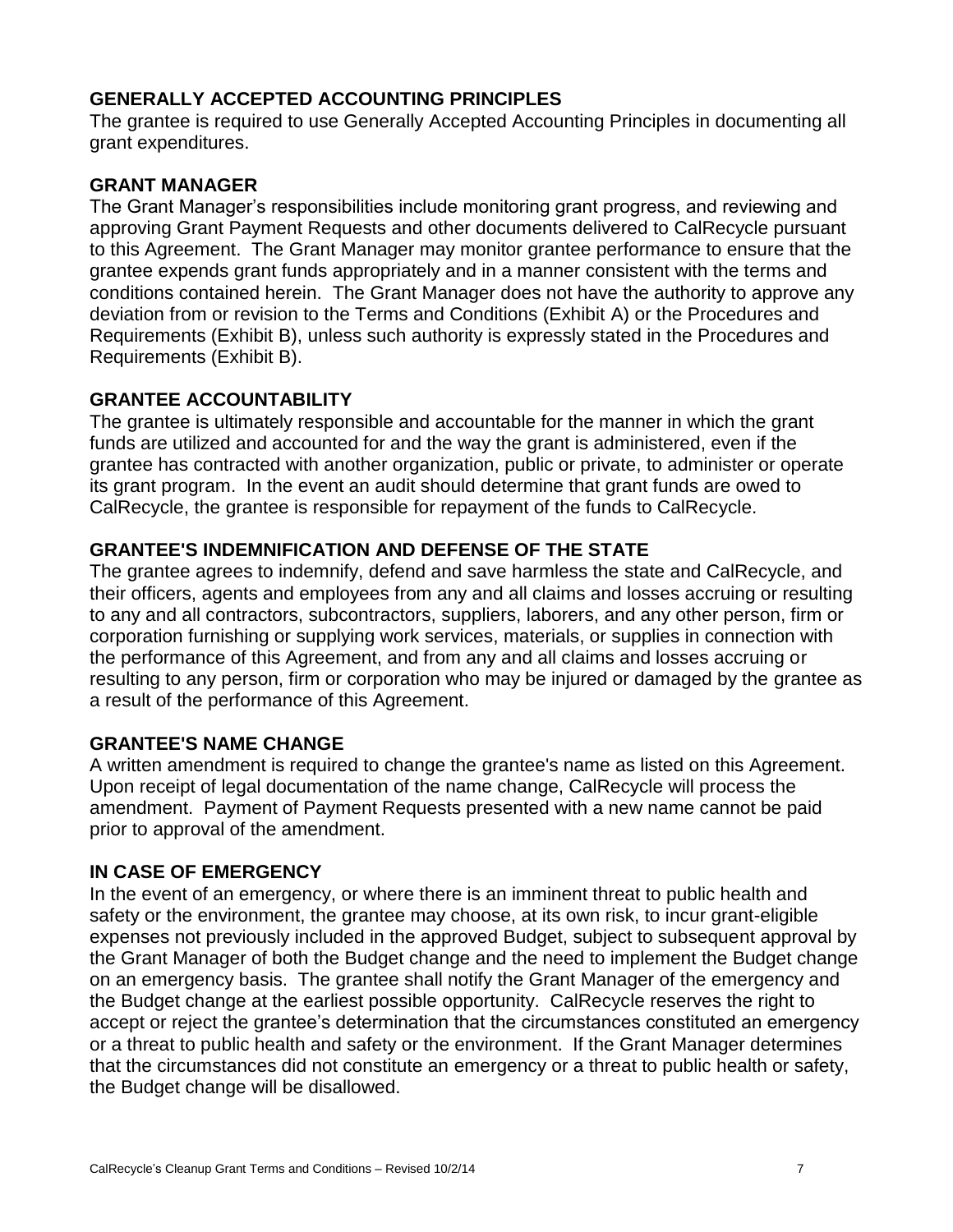## **LANDOWNER COMPENSATION FOR LABOR**

CalRecycle will not compensate a landowner for the cost of the landowner's own labor, or the labor of the landowner's immediate family members (parents, spouse, children, and siblings) in performing work necessary to clean up the landowner's property. This includes situations in which the landowner is a licensed contractor and/or owns a company or an interest in a company licensed or qualified to perform work needed to clean up the property.

#### **LICENSED CONTRACTORS**

In the performance of this Agreement, the grantee shall use licensed, permitted, and/or registered contractors for all work and/or services for which a license is required by local, state, or federal statute, ordinance or regulation. Such services include, but are not limited to, earthwork and paving (16 CCR § 832.12), fencing (16 CCR § 832.13), landscaping (16 CCR § 832.27), sign installation (16 CCR § 832.61 subcategory D42), construction clean-up (16 CCR § 832.61 subcategory D63), land clearing (16 CCR § 832.61 subcategory D19), waste tire facility operators (14 CCR § 18420; PRC § 42820 et seq.) and waste tire haulers (14 CCR §§ 18454, 18455; PRC § 42951).

#### **NATIONAL LABOR RELATIONS BOARD CERTIFICATION**

The person signing this Agreement on behalf of the grantee certifies under penalty of perjury that no more than one final unappealable finding of contempt of court by a federal court has been issued against the grantee within the immediately preceding two-year period because of the grantee's failure to comply with an order of a federal court which orders the grantee to comply with an order of the National Labor Relations Board. This section is not applicable if the grantee is a public entity.

## **NO AGENCY RELATIONSHIP CREATED/INDEPENDENT CAPACITY**

The grantee and the agents and employees of grantee, in the performance of this Agreement, shall act in an independent capacity and not as officers or employees or agents of CalRecycle.

## **NO WAIVER OF RIGHTS**

CalRecycle shall not be deemed to have waived any rights under this Agreement unless such waiver is given in writing and signed by CalRecycle. No delay or omission on the part of CalRecycle in exercising any rights shall operate as a waiver of such right or any other right. A waiver by CalRecycle of a provision of this Agreement shall not prejudice or constitute a waiver of CalRecycle's right otherwise to demand strict compliance with that provision or any other provision of this Agreement. No prior waiver by CalRecycle, nor any course of dealing between CalRecycle and grantee, shall constitute a waiver of any of CalRecycle's rights or of any of grantee's obligations as to any future transactions. Whenever the consent of CalRecycle is required under this Agreement, the granting of such consent by CalRecycle in any instance shall not constitute continuing consent to subsequent instances where such consent is required and in all cases such consent may be granted or withheld in the sole discretion of CalRecycle.

#### **NON-DISCRIMINATION CLAUSE**

(a) During the performance of this Agreement, grantee and its contractors shall not unlawfully discriminate, harass, or allow harassment against any employee or applicant for employment on the bases enumerated in Government Code Section 12900 et seq.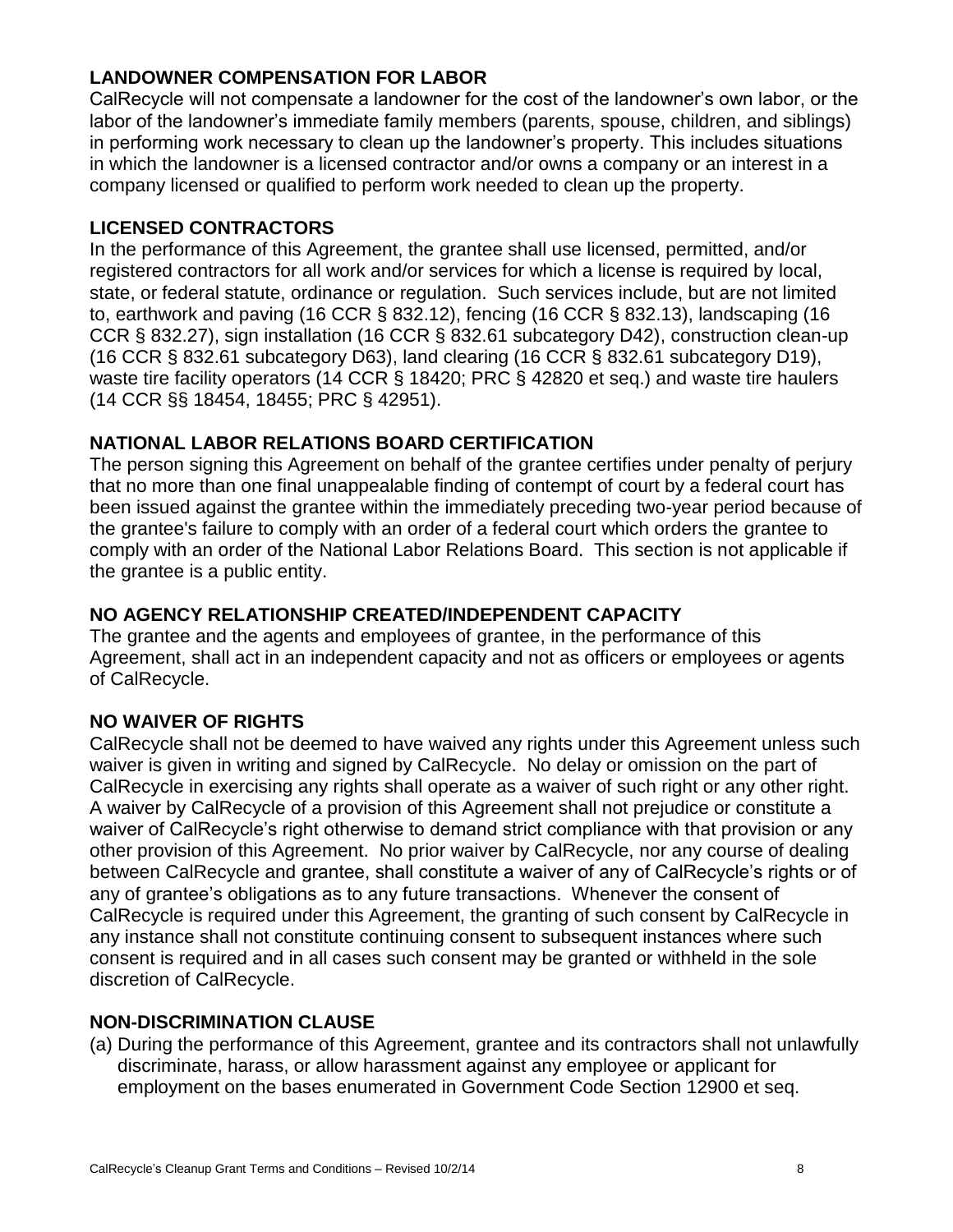(b) The person signing this Agreement on behalf of the grantee certifies under penalty of perjury under the laws of California that the grantee has, unless exempted, complied with the nondiscrimination program requirements (Gov. Code, § 12990, subd. (a-f) and California Code of Regulations, Title 2, Section 8103). (Not applicable to public entities.)

## **ORDER OF PRECEDENCE**

The performance of this grant shall be conducted in accordance with the Terms and Conditions, Procedures and Requirements, Project Summary/Statement of Use, Work Plan, and Budget of this Agreement, or other combination of Exhibits specified on the Grant Agreement Coversheet attached hereto (collectively referred to as "Terms"). Grantee's CalRecycle-approved Application (Grantee's Application) is hereby incorporated herein by this reference. In the event of conflict or inconsistency between the articles, exhibits, attachments, specifications or provisions that constitute this Agreement, the following order of precedence shall apply:

- (a) Grant Agreement Coversheet and any Amendments thereto
- (b) Terms and Conditions
- (c) Procedures and Requirements
- (d) Project Summary/Statement of Use
- (e) Budget
- (f) Work Plan
- (g) Grantee's Application
- (h) All other attachments hereto, including any that are incorporated by reference.

## **OWNERSHIP OF DRAWINGS, PLANS, AND SPECIFICATIONS**

The grantee shall, at the request of CalRecycle or as specifically directed in the Procedures and Requirements (Exhibit B), provide CalRecycle with copies of any data, drawings, design plans, specifications, photographs, negatives, audio and video productions, films, recordings, reports, findings, recommendations, and memoranda of every description or any part thereof, prepared under this Agreement. Grantee hereby grants to CalRecycle a royalty-free, nonexclusive, transferable, world-wide license to reproduce, translate, and distribute copies of any and all such materials produced pursuant this Agreement, for nonprofit, noncommercial purposes, and to have or permit others to do so on CalRecycle's behalf.

## **PAYMENT**

- (a) The approved Budget, if applicable, is attached hereto and incorporated herein by this reference and states the maximum amount of allowable costs for each of the tasks identified in the Work Plan, if applicable, which is attached hereto and incorporated herein by this reference. CalRecycle shall reimburse the grantee for only the work and tasks specified in the Work Plan or the Grantee's Application at only those costs specified in the Budget and incurred in the term of the Agreement.
- (b) The grantee shall carry out the work described in the Work Plan or in the Grantee's Application in accordance with the approved Budget, and shall obtain the Grant Manager's written approval of any changes or modifications to the Work Plan, approved project as described in the Grantee's Application or the approved Budget prior to performing the changed work or incurring the changed cost. If the grantee fails to obtain such prior written approval, the Director, at his or her sole discretion, may refuse to provide funds to pay for such work or costs.
- (c) The grantee shall request reimbursement in accordance with the procedures described in the Procedures and Requirements.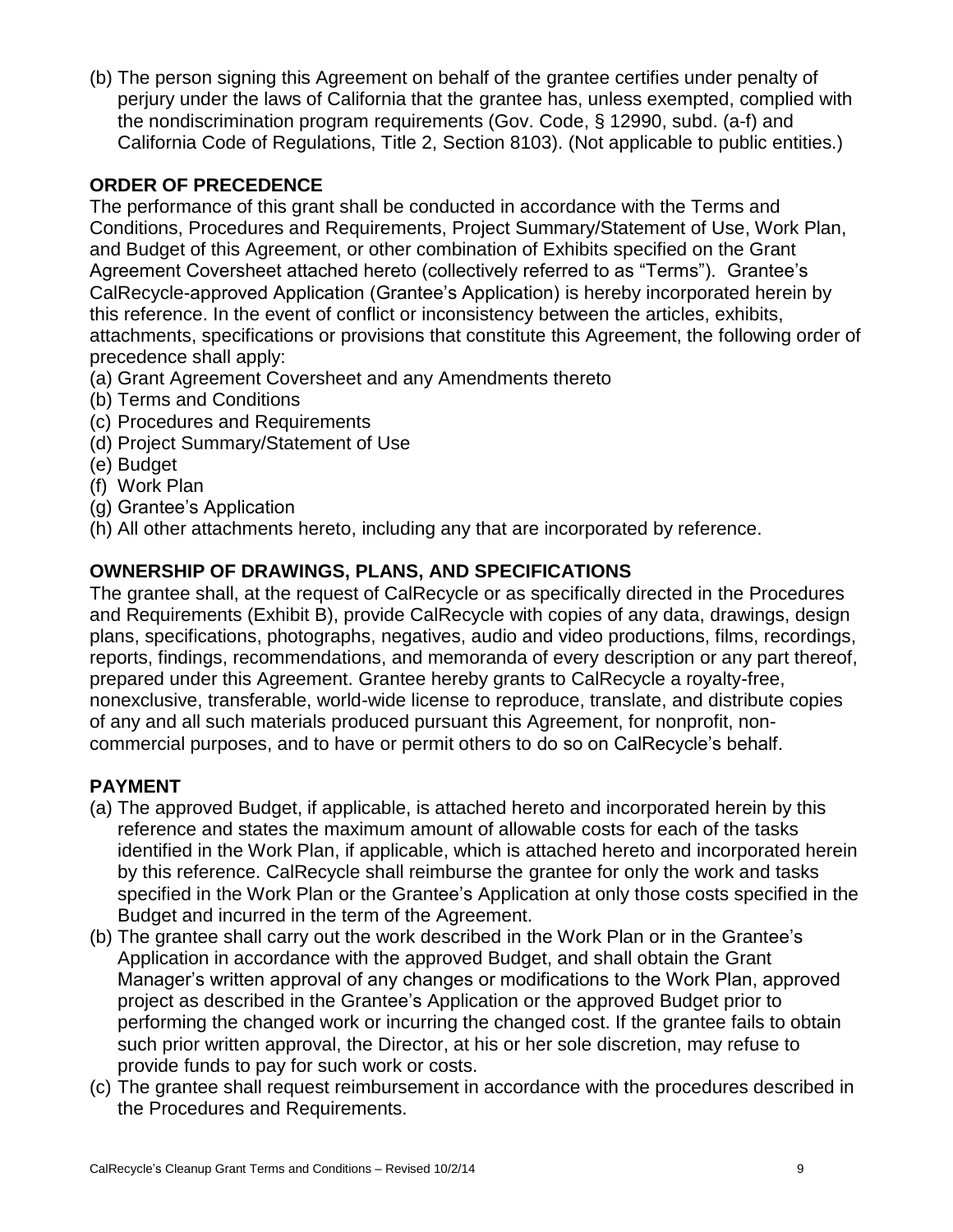- (d) Ten percent will be withheld from each Payment Request and paid at the end of the grant term, when all reports and conditions stipulated in this Agreement have been satisfactorily completed. Failure by the grantee to satisfactorily complete all reports and conditions stipulated in this Agreement may result in forfeiture of any such funds withheld pursuant to CalRecycle's ten percent (10%) retention policy.
- (e) Lodgings, Meals and Incidentals: Grantee's Per Diem eligible costs are limited to the amounts authorized in the California State Administrative Manual (contact the Grant Manager for more information).
- (f) Payment will be made only to the grantee.
- (g) Reimbursable expenses shall not be incurred unless and until the grantee receives a Notice to Proceed as described in the Procedures and Requirements (Exhibit B).

## **PERSONAL JURISDICTION**

The grantee consents to personal jurisdiction in the State of California for all proceedings concerning the validity and operation of this Agreement and the performance of the obligations imposed upon the parties. Native American Tribal grantees expressly waive tribal sovereign immunity as a defense to any and all proceedings concerning the validity and operation of this Agreement and the performance of the obligations imposed upon the parties.

## **PERSONNEL COSTS**

If there are eligible costs pursuant to the Procedures and Requirements (Exhibit B), any personnel expenditures to be reimbursed with grant funds must be computed based on actual time spent on grant-related activities and on the actual salary or equivalent hourly wage the employee is paid for his or her regular job duties, including a proportionate share of any benefits to which the employee is entitled, unless otherwise specified in the Procedures and Requirements (Exhibit B).

#### **REAL AND PERSONAL PROPERTY ACQUIRED WITH GRANT FUNDS**

- (a) All real and personal property, including equipment and supplies, acquired with grant funds shall be used by the grantee only for the purposes for which CalRecycle approved their acquisition for so long as such property is needed for such purposes, regardless of whether the grantee continues to receive grant funds from CalRecycle for such purposes. In no event shall the length of time during which such property, including equipment and supplies, acquired with grant funds, is used for the purpose for which CalRecycle approved its acquisition be less than five (5) years after the end of the grant term, during which time the property, including equipment and supplies, must remain in the State of California.
- (b) Subject to the obligations and conditions set forth in this section, title to all real and personal property acquired with grant funds, including all equipment and supplies, shall vest upon acquisition in the grantee. The grantee may be required to execute all documents required to provide CalRecycle with a security interest in any real or personal property, including equipment and supplies, and it shall be a condition of receiving this grant that CalRecycle shall be in first priority position with respect to the security interest on any such property acquired with the grant funds, unless pre-approved in writing by the Grant Manager that CalRecycle will accept a lower priority position with respect to the security interest on the property. Grantee shall inform any lender(s) from whom it is acquiring additional funding to complete the property purchase of this grant condition.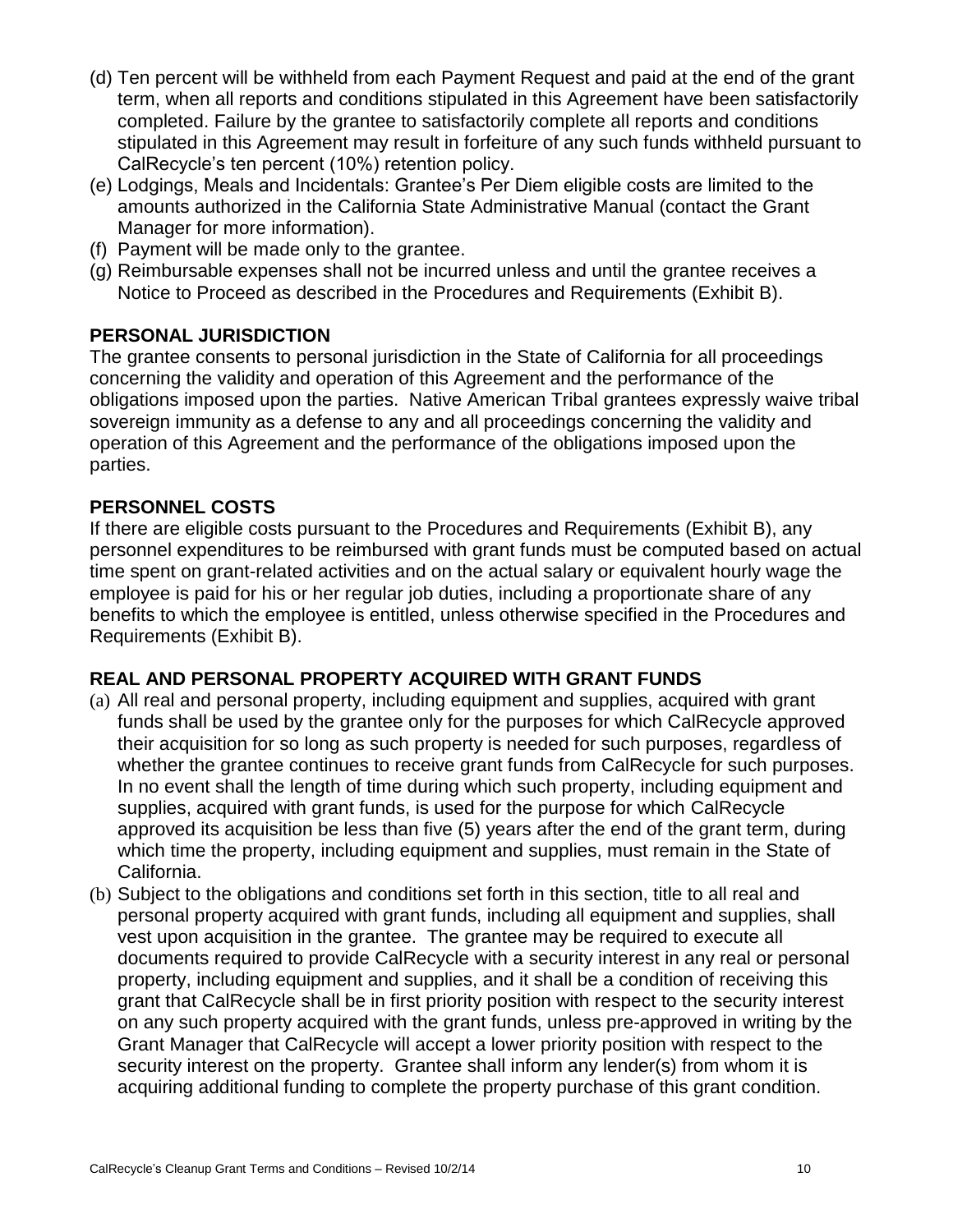- (c) The grantee may not transfer Title to any real or personal property, including equipment and supplies, acquired with grant funds to any other entity without the express authorization of CalRecycle.
- (d) CalRecycle will not reimburse the grantee for the acquisition of equipment that was previously purchased with CalRecycle grant funds, unless the acquisition of such equipment with grant funds is pre-approved in writing by the Grant Manager. In the event of a question concerning the eligibility of equipment for grant funding, the burden will be on the grantee to establish the pedigree of the equipment.

## **REASONABLE COSTS**

A cost is reasonable if, in its nature or amount, it does not exceed that which would be incurred by a prudent person under the circumstances prevailing at the time the decision was made to incur the cost. Consideration will be given to:

- (a) Whether the cost is of a type generally recognized as ordinary and necessary for the performance of the grant.
- (b) The restraints or requirements imposed by such factors as generally accepted sound business practices, arms-length bargaining, federal and state laws and regulations, and the terms and conditions of this Agreement.
- (c) Whether the individuals concerned acted with prudence in the circumstances, considering their responsibilities to the organization, its members, employees, clients, and the public at large.
- (d) Significant deviations from the established practices of the organization which may unjustifiably increase the grant costs.

## **RECYCLED-CONTENT PAPER**

All documents submitted by the grantee must be printed double-sided on recycled-content paper containing 100 percent post-consumer fiber. Specific pages containing full color photographs or other ink-intensive graphics may be printed on photographic paper.

## **REDUCTION OF WASTE**

In the performance of this Agreement, grantee shall take all reasonable steps to ensure that materials purchased or utilized in the course of the project are not wasted. Steps should include, but not be limited to: the use of used, reusable, or recyclable products; discretion in the amount of materials used; alternatives to disposal of materials consumed; and the practice of other waste reduction measures where feasible and appropriate.

## **REDUCTION OF WASTE TIRES**

Unless otherwise provided for in this Agreement, in the performance of this Agreement, for all purchases made with grant funds, including, but not limited to equipment and tire-derived feedstock, the grantee shall purchase and/or process only California waste tires and California waste tire-derived products. As a condition of final payment under this Agreement, the grantee must provide documentation substantiating the source of the tire materials used during the performance of this Agreement to the Grant Manager.

## **REIMBURSEMENT LIMITATIONS**

Under no circumstances shall the grantee seek reimbursement pursuant to this Agreement for a cost or activity that has been or will be paid for through another funding source. The grantee shall not seek reimbursement for any costs used to meet cost sharing or matching requirements of any other CalRecycle funded program.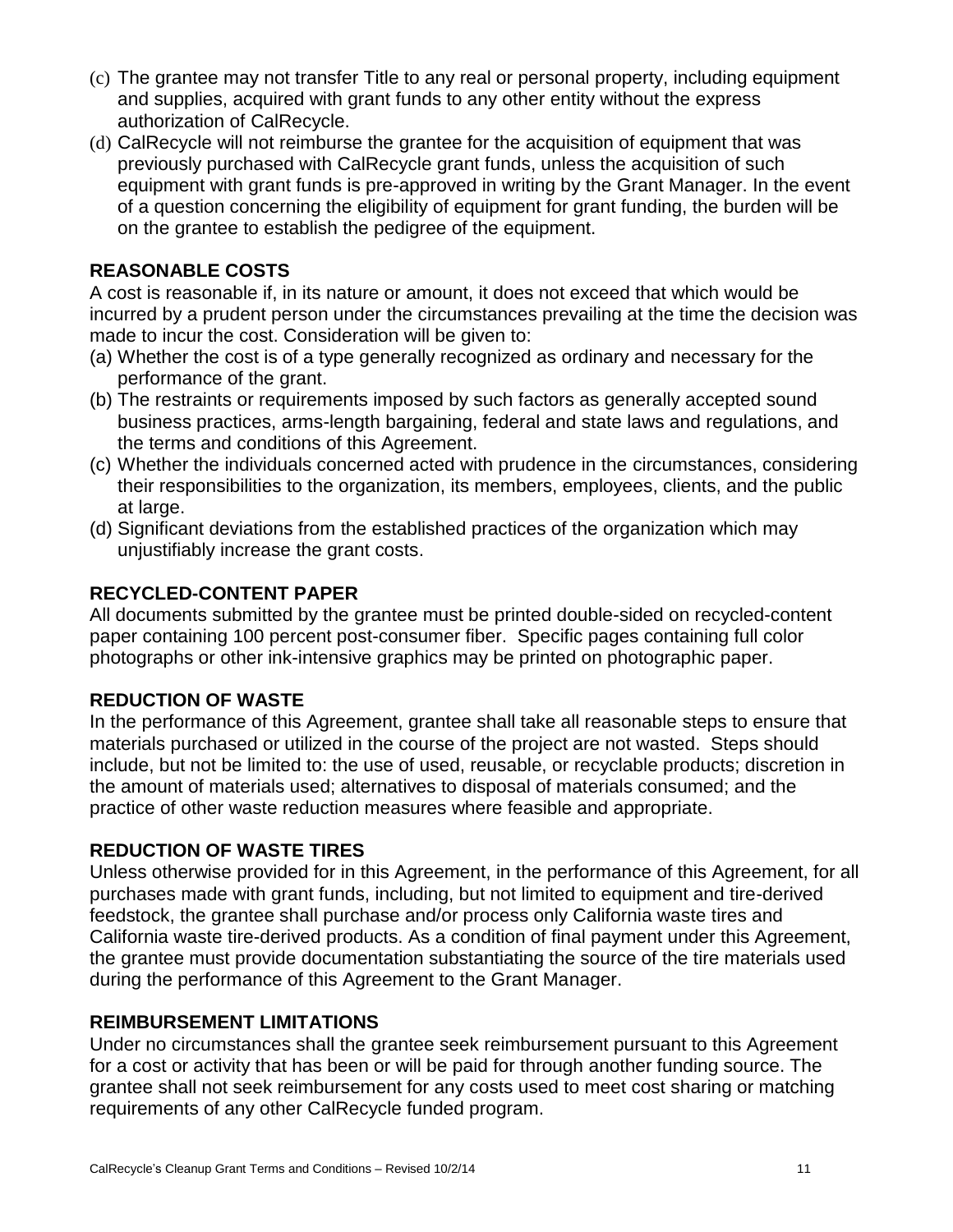All costs charged against the Agreement shall be net of all applicable credits. The term "applicable credits" refers to those receipts or reductions of expenditures that operate to offset or reduce expense items that are reimbursable under this Agreement. Applicable credits may include, but are not necessarily limited to, rebates or allowances, discounts, credits toward subsequent purchases, and refunds. Grantee shall, where possible, deduct the amount of the credit from the amount billed as reimbursement for the cost, or shall deduct the amount of the credit from the total billed under a future invoice.

#### **REMEDIES**

Unless otherwise expressly provided herein, the rights and remedies hereunder are in addition to, and not in limitation of, other rights and remedies under this Agreement, at law or in equity, and exercise of one right or remedy shall not be deemed a waiver of any other right or remedy.

## **SELF-DEALING AND ARM'S LENGTH TRANSACTIONS**

All expenditures for which reimbursement pursuant to this Agreement is sought shall be the result of arm's-length transactions and not the result of, or motivated by, self-dealing on the part of the grantee or any employee or agent of the grantee. For purposes of this provision, "arm's-length transactions" are those in which both parties are on equal footing and fair market forces are at play, such as when multiple vendors are invited to compete for an entity's business and the entity chooses the lowest of the resulting bids. "Self-dealing" is involved where an individual or entity is obligated to act as a trustee or fiduciary, as when handling public funds, and chooses to act in a manner that will benefit the individual or entity, directly or indirectly, to the detriment of, and in conflict with, the public purpose for which all grant monies are to be expended.

#### **SEVERABILITY**

If any provisions of this Agreement are found to be unlawful or unenforceable, such provisions will be voided and severed from this Agreement without affecting any other provision of this Agreement. To the full extent, however, that the provisions of such applicable law may be waived, they are hereby waived to the end that this Agreement be deemed to be a valid and binding agreement enforceable in accordance with its terms.

## **SITE ACCESS**

The grantee shall allow the state to access sites at which grant funds are expended and related work being performed at any time during the performance of the work and for 90 days after completion of the work, or until all issues related to the grant project have been resolved.

#### **STOP WORK NOTICE**

Immediately upon receipt of a written notice from the Grant Manager to stop work, the grantee shall cease all work under this Agreement.

#### **TERMINATION FOR CAUSE**

CalRecycle may terminate this Agreement and be relieved of any payments should the grantee fail to perform the requirements of this Agreement at the time and in the manner herein provided. In the event of such termination, CalRecycle may proceed with the work in any manner deemed proper by CalRecycle. All costs to CalRecycle shall be deducted from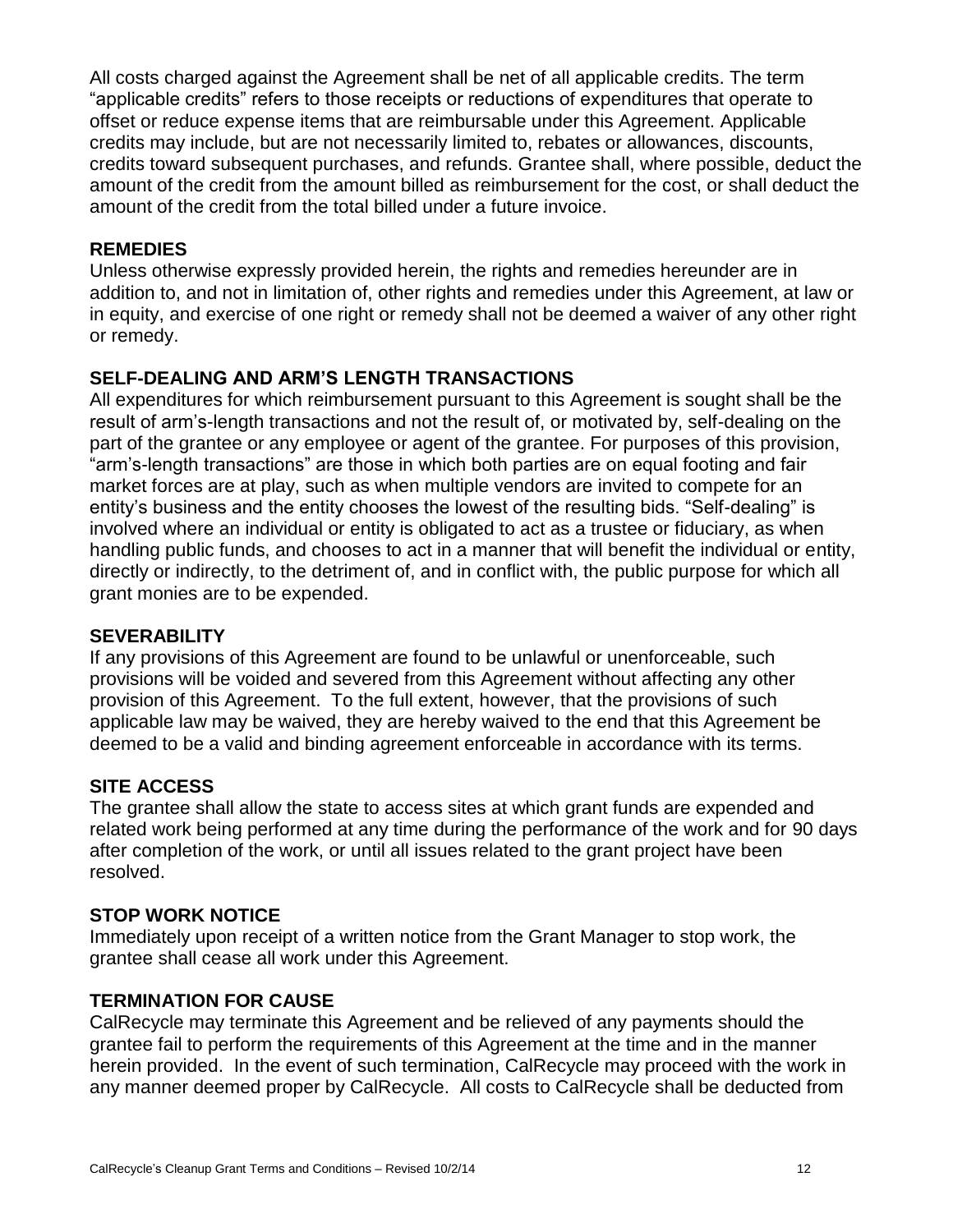any sum due the grantee under this Agreement. Termination pursuant to this section may result in forfeiture by the grantee of any funds retained pursuant to CalRecycle's 10 percent retention policy.

## **TIME IS OF THE ESSENCE**

Time is of the essence to this Agreement.

## **TOLLING OF STATUTE OF LIMITATIONS**

The statute of limitations for bringing any action, administrative or civil, to enforce the terms of this Agreement or to recover any amounts determined to be owing to CalRecycle as the result of any audit of the grant covered by this Agreement shall be tolled during the period of any audit resolution, including any appeals by the grantee to the Director.

#### **UNION ORGANIZING**

By signing this Agreement, the grantee hereby acknowledges the applicability of Government Code Sections 16645, 16645.2, 16645.8, 16646, 16647, and 16648 to this Agreement and hereby certifies that:

- (a) No grant funds disbursed by this grant will be used to assist, promote, or deter union organizing by employees performing work under this Agreement.
- (b) If the grantee makes expenditures to assist, promote, or deter union organizing, the grantee will maintain records sufficient to show that no state funds were used for those expenditures, and that grantee shall provide those records to the Attorney General upon request.

#### **UNRELIABLE LIST**

Prior to authorizing any contractor or subcontractor to commence work under this Grant, the grantee shall submit to CalRecycle a Reliable Contractor Declaration (CalRecycle 168) from the contractor or subcontractor, signed under penalty of perjury, disclosing whether of any of the events listed in Section 17050 of Title 14, [California Code of Regulations, Natural](http://www.calrecycle.ca.gov/Laws/Regulations/Title14/ch1.htm#ch1a5)  [Resources,](http://www.calrecycle.ca.gov/Laws/Regulations/Title14/ch1.htm#ch1a5) Division 7, has occurred with respect to the contractor or subcontractor within the preceding three (3) years. If a contractor is placed on CalRecycle's Unreliable List after award of this Grant, the grantee may be required to terminate that contract.

## **VENUE/CHOICE OF LAW**

- (a) All proceedings concerning the validity and operation of this Agreement and the performance of the obligations imposed upon the parties hereunder shall be held in Sacramento County, California. The parties hereby waive any right to any other venue. The place where the Agreement is entered into and place where the obligation is incurred is Sacramento County, California.
- (b) The laws of the State of California shall govern all proceedings concerning the validity and operation of this Agreement and the performance of the obligations imposed upon the parties hereunder.

## **WAIVER OF CLAIMS AND RECOURSE AGAINST THE STATE**

The grantee agrees to waive all claims and recourse against the State, its officials, officers, agents, employees, and servants, including, but not limited to, the right to contribution for loss or damage to persons or property arising out of, resulting from, or in any way connected with or incident to this Agreement. This waiver extends to any loss incurred attributable to any activity undertaken or omitted pursuant to this Agreement or any product, structure, or condition created pursuant to, or as a result of, this Agreement.